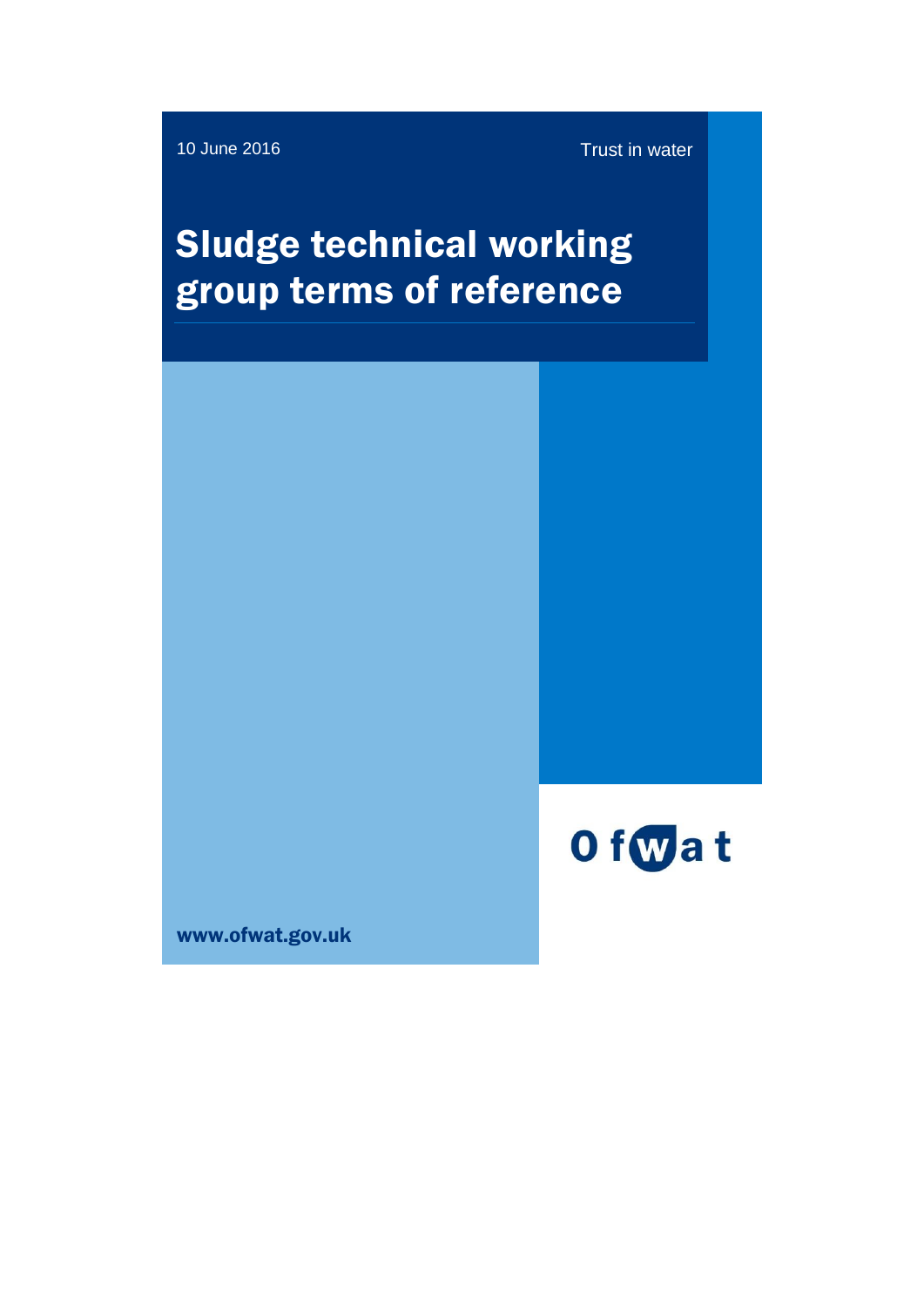### 1. Background

On 10 December 2015 Ofwat published its consultation 'Water 2020: Regulatory framework for wholesale markets and the 2019 price review'. As part of this consultation we set out our preferred design option for promoting greater use of markets within sludge treatment, recycling and disposal. The main design features of our proposal include the following.

- Separate binding price control for WaSC sludge (treatment, transport, recycling and disposal). Under the existing framework, there is a degree of cost allocation (and estimation) between the different wastewater wholesale activities costs, and particularly between sludge and sewage treatment.
- The development of a centralised information platform, managed by a third party (potentially Ofwat) which would publish relevant information on sludge treatment, recycling and disposal to facilitate greater use of markets.
- Guidelines on how 'bids' from third parties should be assessed by incumbents, in order to help mitigate potential discrimination concerns. Companies would be required to report trading activities and demonstrate due process when assessing any proposed bids from third parties.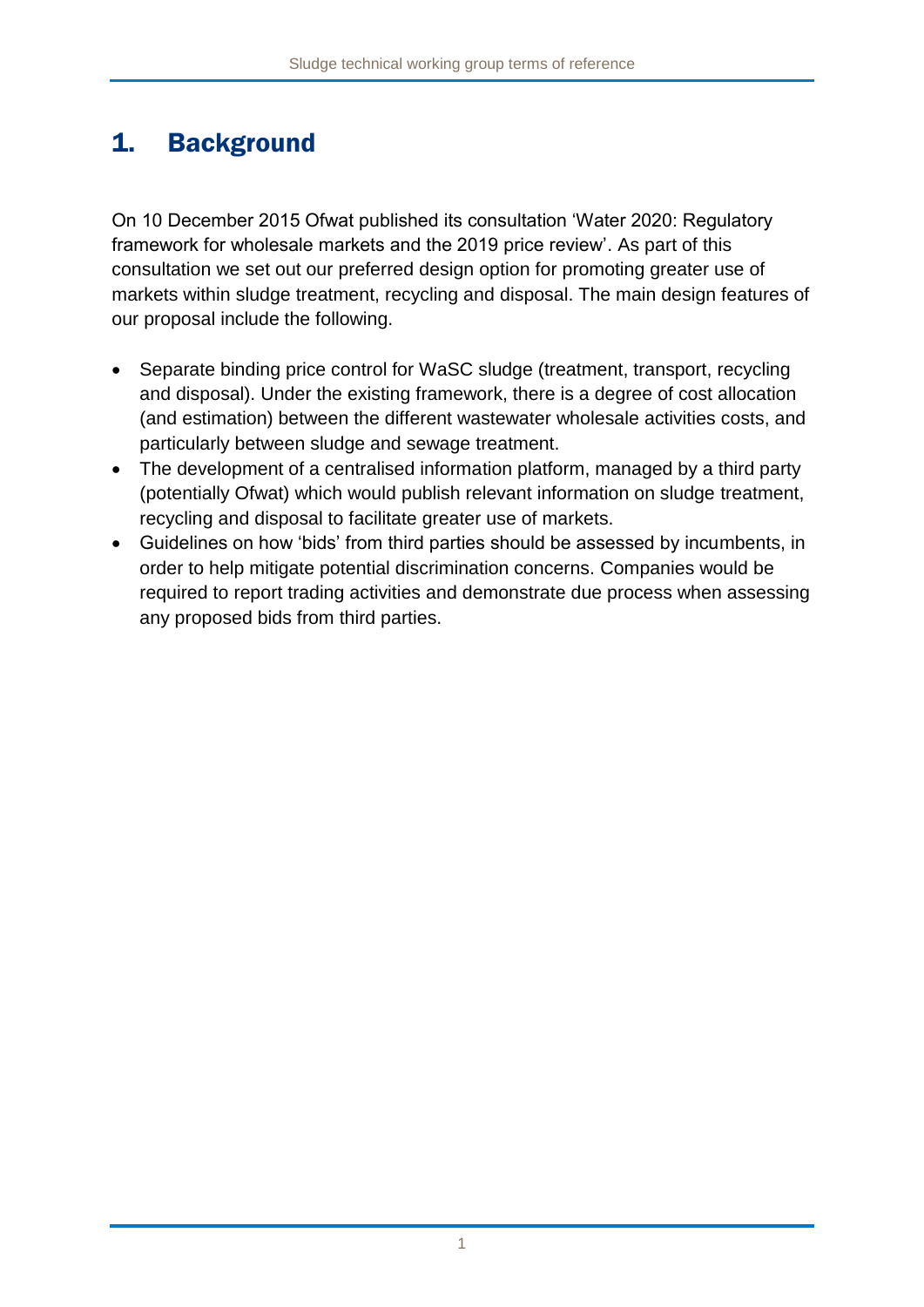## 2. Role of the Technical Working Group

The primary role of the Technical Working Group (TWG) is to engage on the design and implementation on the Sludge Market mechanism. Its remit will be to discuss detailed aspects of the main design features, particularly those listed in item 1 above. It is not a decision-making body. The working group is intended to be an open forum to enable constructive discussion.

### [Please note that as proposals are yet to be finalised, aspects of the design may be amended.]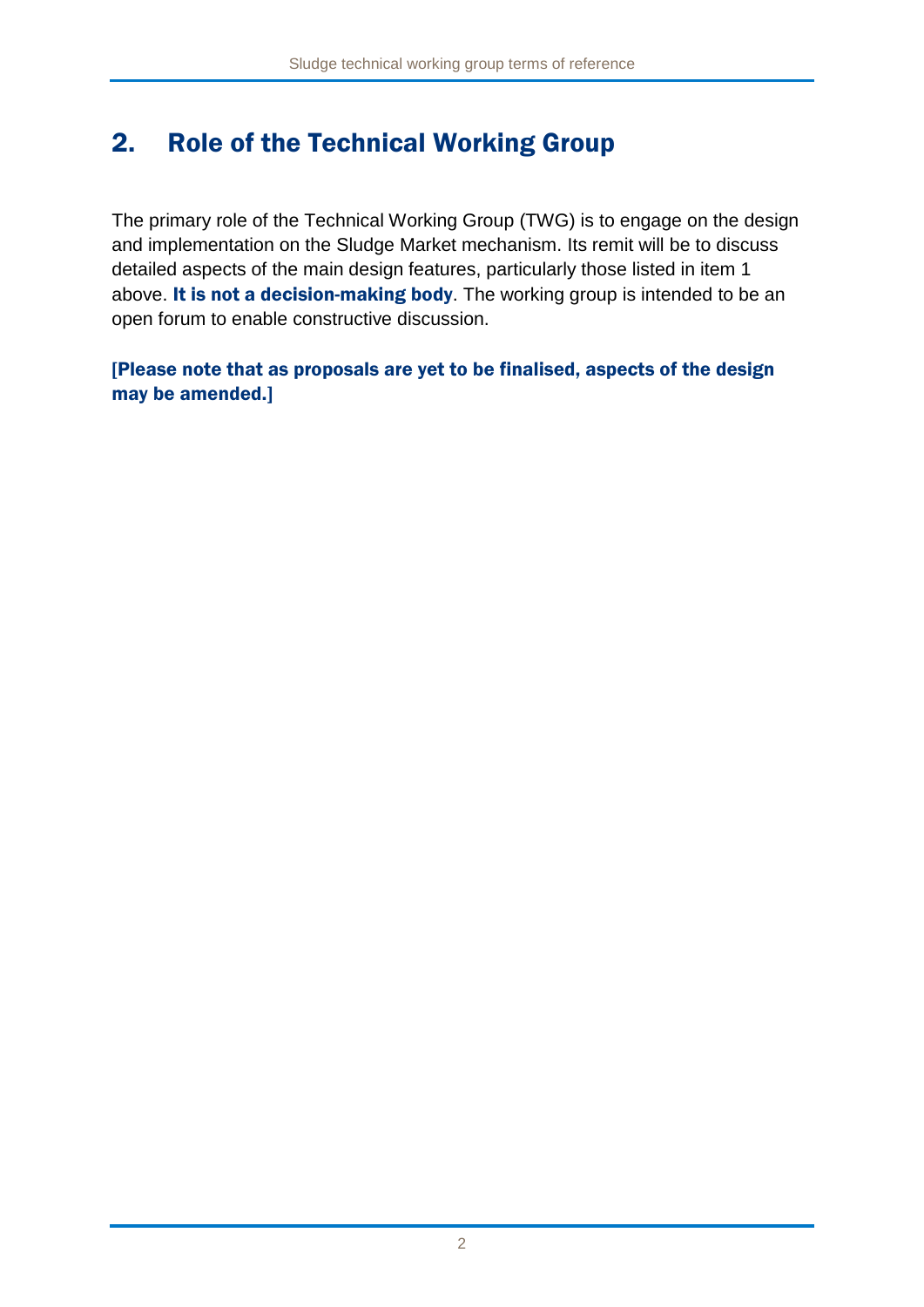### 3. Membership

Membership is open and will remain open to all interested parties. Set out below is the provisional list of key contacts from member organisations. Members may nominate other people to attend any meeting as a replacement to themselves. However, members where possible, should notify Ofwat prior to a meeting of any changes in attendance, including nonattendance. In addition to the regular members of the group additional expertise may be invited to inform discussions on aspects of the design features.

| <b>Member</b>         | <b>Organisation</b>            |
|-----------------------|--------------------------------|
| <b>Andrew Snelson</b> | Anglian Water                  |
| <b>Mat Davis</b>      | <b>Environment Agency</b>      |
| <b>Bill Lilly</b>     | Intervate                      |
| <b>Julie Tate</b>     | <b>Natural Resources Wales</b> |
| James MacLean         | Northumbrian Water             |
| Neil Corrigall        | <b>Severn Trent Water</b>      |
| Peter Cramp           | Sludgetek                      |
| Nikki Deeley          | Southern Water                 |
| Mark Worsfold         | South West Water               |
| Peter Trafford        | <b>Thames Water</b>            |
| Jon Latore            | <b>United Utilities</b>        |
| <b>Adrian Mercer</b>  | Veolia                         |
| <b>Daniel Davies</b>  | Welsh Water                    |
| Matt Wheeldon         | Wessex Water                   |
| Dave Musco            | <b>Yorkshire Water</b>         |
| Alison Fergusson      | Ofwat                          |
| <b>Brian Caire</b>    | Ofwat                          |
| Jacob Wood            | Ofwat                          |
| <b>Jill Marshall</b>  | Ofwat                          |
| <b>Justine Dade</b>   | Ofwat                          |

#### Table 1: Provisional List of Members (key contacts)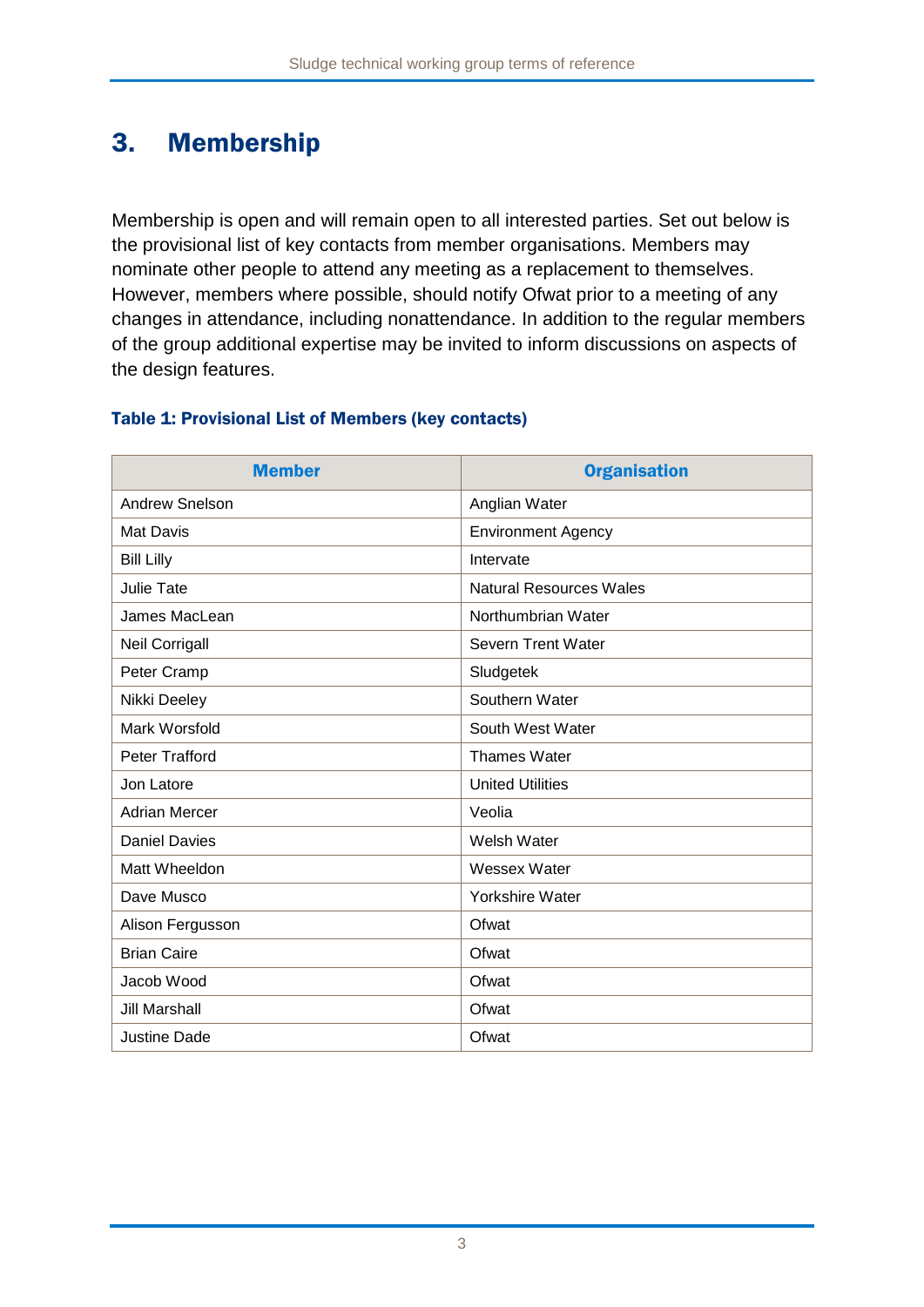## 4. Meeting details

Ofwat shall consider the best method for conducting a meeting, whether it be through media (e.g. telephone conference) or in person. When meetings are held in person, they can be held at Ofwat offices in **Birmingham** or **London** and no more frequently than on a **monthly basis**. We are open to other members hosting the meetings provided the proposed location is fairly central and easily accessible by public transport. We also note members' preferences are to have longer and less frequent meetings covering more material.

Ofwat will provide secretariat support including preparation of agenda, brief notes of meetings and monitor actions arising from the meetings. It is expected that the group will conclude its meetings in autumn 2016.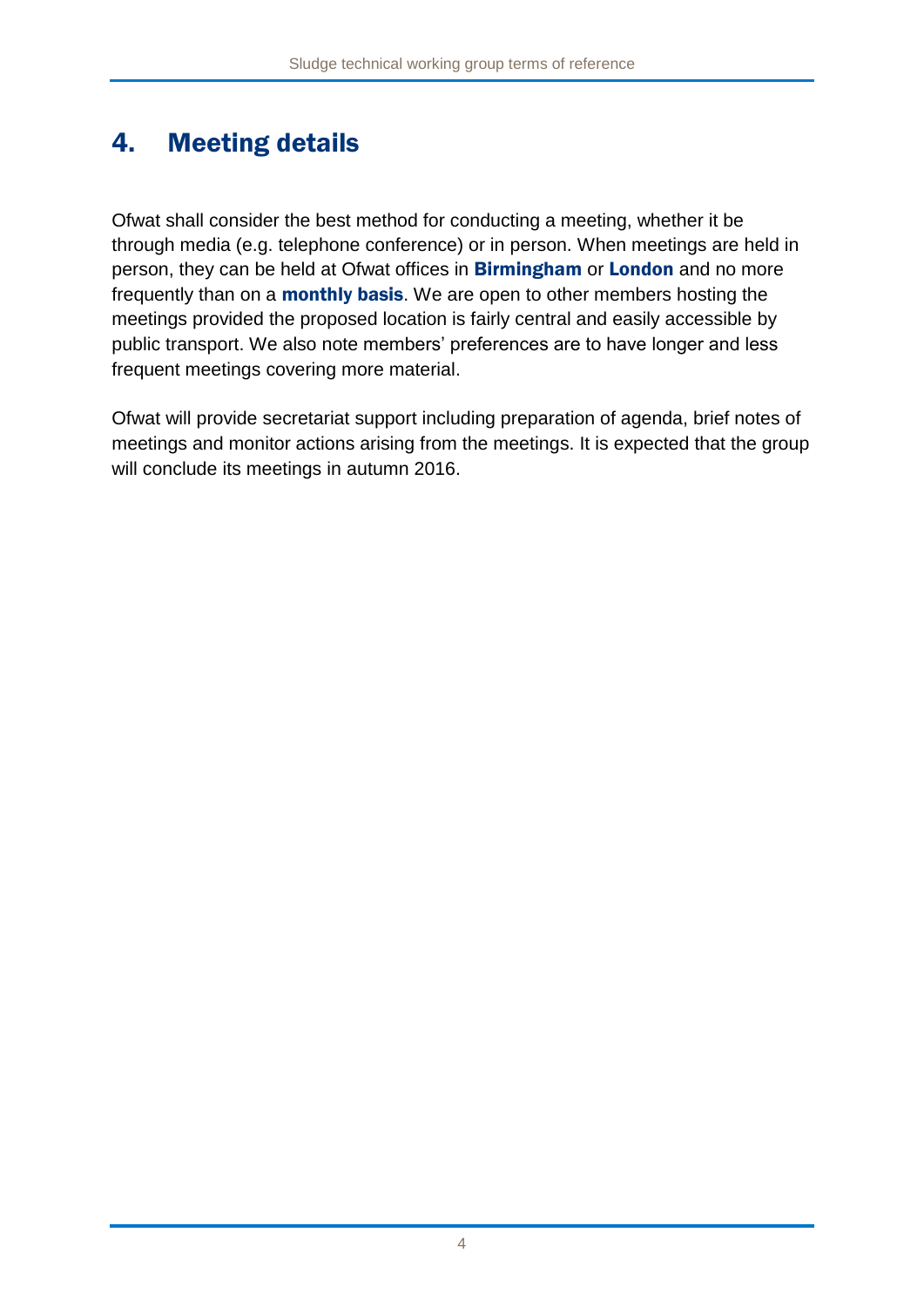## 5. Theme of meetings

Each meeting will centre around a particular theme of the design of the sludge mechanism. This is to allow member organisations to identify the right delegate from their organisation to attend each meeting. A provisional timetable of the themes is set out in Table 2 below. Any changes or updates to the timetable will be circulated to key contacts and published on Ofwat's website.

#### Table 2: Timetable of meetings and provisional topics

| <b>Meeting Date</b> | <b>Provisional Topics to be Covered</b>                                                                                                              |
|---------------------|------------------------------------------------------------------------------------------------------------------------------------------------------|
| 2 March             | Defining the boundary between sewage treatment and sludge<br>Benefits, Costs and barriers of the policy options<br>RCV allocation for sludge control |
| 11 April            | Information platform: data requirements<br>Information platform: governance                                                                          |
| Late May            | Price controls<br>Valuing sludge assets                                                                                                              |
| Early July          | Assessing bids to undertake sludge services and form of contract.                                                                                    |
| Mid-September       | Revisiting the information platform                                                                                                                  |
| Late October        | To be confirmed                                                                                                                                      |